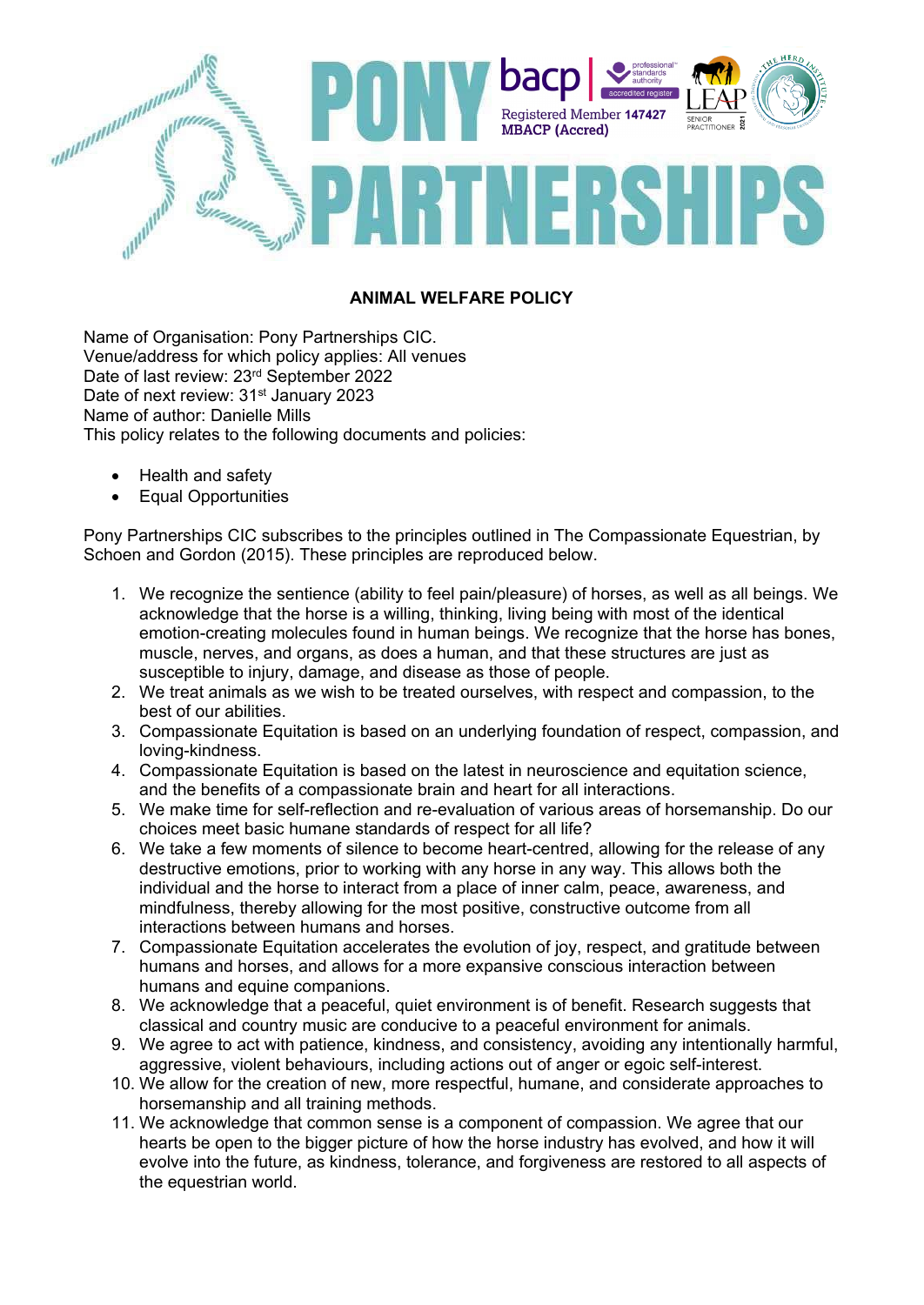- 12. We are committed to educating everyone involved with horses in the understanding of how pain and discomfort are expressed by a horse.
- 13. We recognize that horses may exhibit subtle behavioural signs of discomfort and pain. These signs could indicate the early onset of potential lameness and lead to chronic, serious problems. We agree to increase our mindfulness, awareness, and understanding of such subtle signals conveyed to us by the horse's silent language.
- 14. We acknowledge that all beings deserve to live in a holistic, balanced, healthy environment. This is imperative to preventive health care, both physically and mentally, of humans and horses, and includes the creation of barns and environments free of toxic compounds.
- 15. We embrace a holistic, integrative approach to equine health care, merging the best of conventional and complementary approaches that help horses heal, and relieve their pain and suffering as quickly as possible.
- 16. We offer the most natural food sources and supplements available.
- 17. We acknowledge neurobiology and quantum physics as a foundation for interspecies communication, the Transpecies Field Theory, and the Compassionate Field Theory.
- 18. We acknowledge that compassion is the common foundation shared in the world of equestrian activities. Grounded in individual responsibility, respect, loving-kindness, and a true willingness to alleviate another's suffering; compassion is the unifying force that transcends all labels, beyond breeds, discipline, health care, and medications. The essential question is, "What is the most compassionate choice for our horses and all involved, in this moment?"
- 19. We embrace compassionate rehabilitative programs. A cradle-to-cradle equestrian model ensures a humane life from birth to death for all horses.
- 20. We choose to restore compassion to the centre of all equine-based facilities, horse training techniques, and equestrian sports, and to clearly understand and acknowledge the difference between what constitutes kindness to horses and what does not. We cultivate responsible compassion toward all horses, including those deemed feral, unwanted, "homeless", aged, or unrideable for any reason.
- 21. We allow for an authentic bond based on compassionate care to form between horses and humans, leading us into a new paradigm of training and understanding that brings our worldwide community of horse lovers together with peace, awakened compassion, and loving-kindness for the good of all.
- 22. We recognize the importance of applying a life-cycle assessment and sustainability model to the equestrian industry.
- 23. We acknowledge the importance of healing "old wounds" as an integral foundation of heart-•‐ centred horsemanship. Healing old wounds allows us to be the absolute best human beings we can be. Removing these harmful "filters" allows us to see the world with clearer vision, unobscured by destructive patterns and emotions.
- 24. We acknowledge that by the acceptance and practice of the 25 Principles of Compassionate Equitation, we are on the path to becoming compassionate global citizens and extending the message of The Compassionate Equestrian to the entire world.
- 25. We acknowledge that forgiveness is a key to healing emotional and psychological wounds, and pain and suffering within ourselves. We recognize the importance of forgiving ourselves, as well as forgiving all others – horses and humans – as a foundation for improving health and happiness. We commit to working on forgiveness within ourselves for the benefit of all beings.

Schoen, A.S., & Gordon, S. (2015). The compassionate equestrian: 25 principles to live by when caring for and working with horses. North Pomfret, Vermont: Trafalgar Square Books.

> Pony Partnerships CIC (12448033) Registered Office: 84 Cheal Close, Derby, DE72 2DY

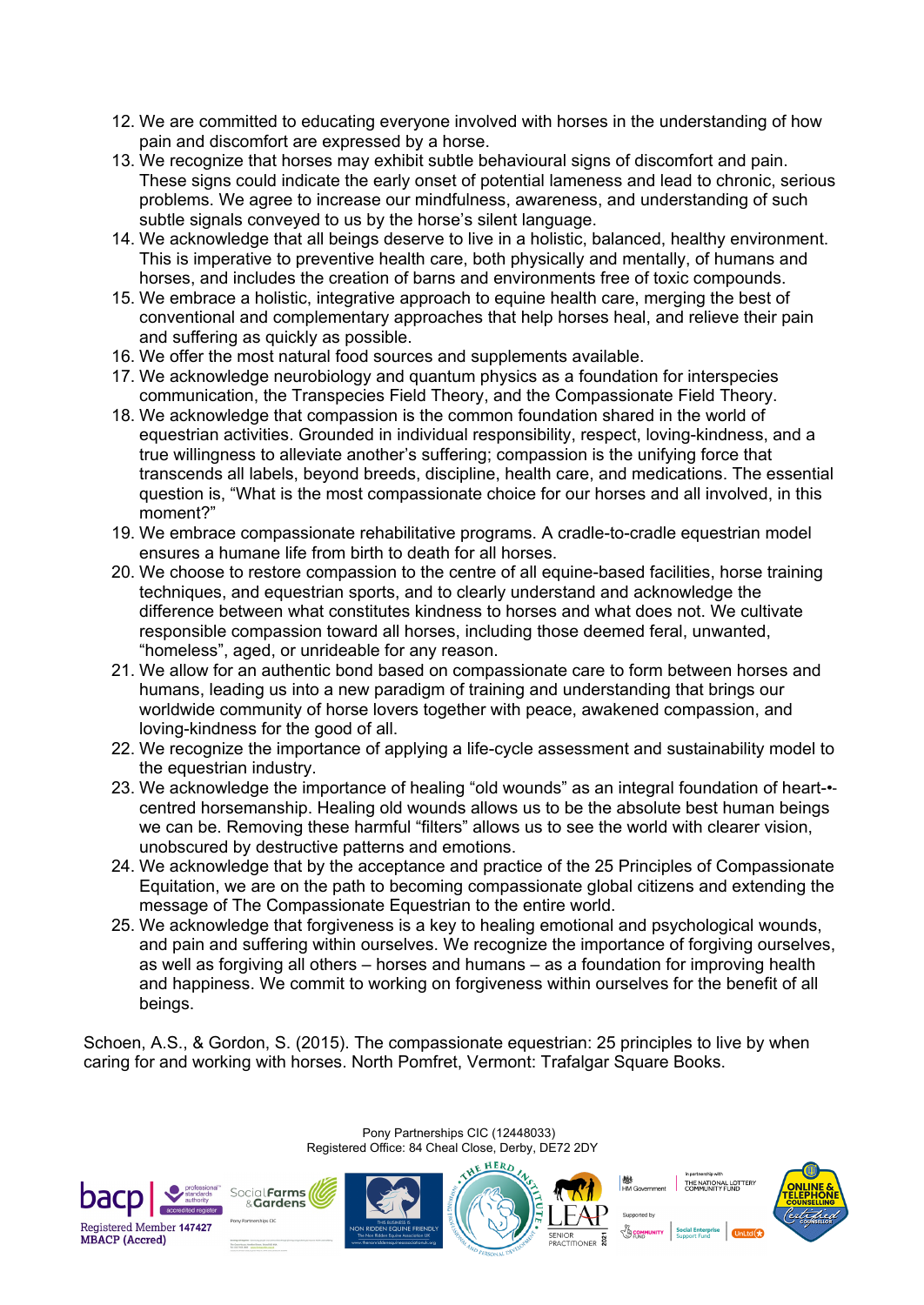#### **PROTECTION FROM PAIN AND SUFFERING**

- 1. All animals will have an individual feeding requirement and this will be reviewed on a seasonal basis, i.e spring, summer, autumn and winter to run alongside their worming programme. Issues to be addressed weight gain/loss, amount of work each animal is in, breed, weight and current medical conditions.
- 2. Each animal is entitled to a clean living environment be it a stable or field. Stable will be skipped out (or mucked out depending on type of litter) each day and fresh drinking water available. Fields to be poo picked every day and droppings checked. Stables and tools will be completely cleaned every 2 months (if no infections on the yard then infectious disease process applies) and disinfected using a recommended stable disinfectant. Water and feed buckets will be scrubbed out every day. Haynets and haylege nets will be checked for holes which could cause injury to the animal.
- 3. Each animal is entitled to safe transportation, lorry/trailer floors will be checked before and after each journey. Lights and indicators will be working to ensure safe road travel and to avoid injury to ourselves or other road users. Tie rings and partitions will also be checked for safe usage.
- 4. Contagious diseases are a danger to every animal in a confined space any change in appearance/behaviour will be taken seriously and measures taken straight away. An isolation stable and paddock is available and if in any doubt said anima will be moved there without delay and warning signs put up to stop anyone entering the immediate area.
- 5. Monitoring all animals wellbeing is part of ownership, using grooming and tacking up as part of the animals daily checks. Eyes, ears, nostrils and genital area will be checked and make sure no cuts/injuries anywhere on the animals body.
- 6. Dead animals call Duncan 07870 528701 if possible cover the animal so as not to cause distress to people. If the animal is in a stable make the stable inaccessible.
- 7. Escaped animals call the police 101 to advise straight away. Find out where the animal escaped and make good straight away to stop any more taking the same escape route. Try to let the immediate area know you have an escapee and are now working on catching said animal. Have a vet on standby if sedation/treatment is needed (Scarsdale Vets – Farm and Equine, Markeaton Lane, Derby DE22 4NH, 01332 294929).
- 8. If Animal Activities licence was to be revoked or suspended then activities would cease until this has been rectified.
- 9. In the event of an emergency where the premises is to become uninhabitable all horses to be relocated as soon as possible – horses adopted from Moo-Haven to return to their custody where no other option is available (Linda Hughes, 07812028851). Goats and sheep to go to Jackie Kelly (07804036319). Cat to go to Danielle Mills (07749100818).

## **FEEDING REGIMES**

Spring:

Weigh by tape or weighbridge. Check general condition and body score. Is food sufficient for work load? Reduce/increase as required. Condition of grazing – is hay required in the field? Worm or worm count is required.

Pony Partnerships CIC (12448033)

Summer:

Weigh by tape or weighbridge.

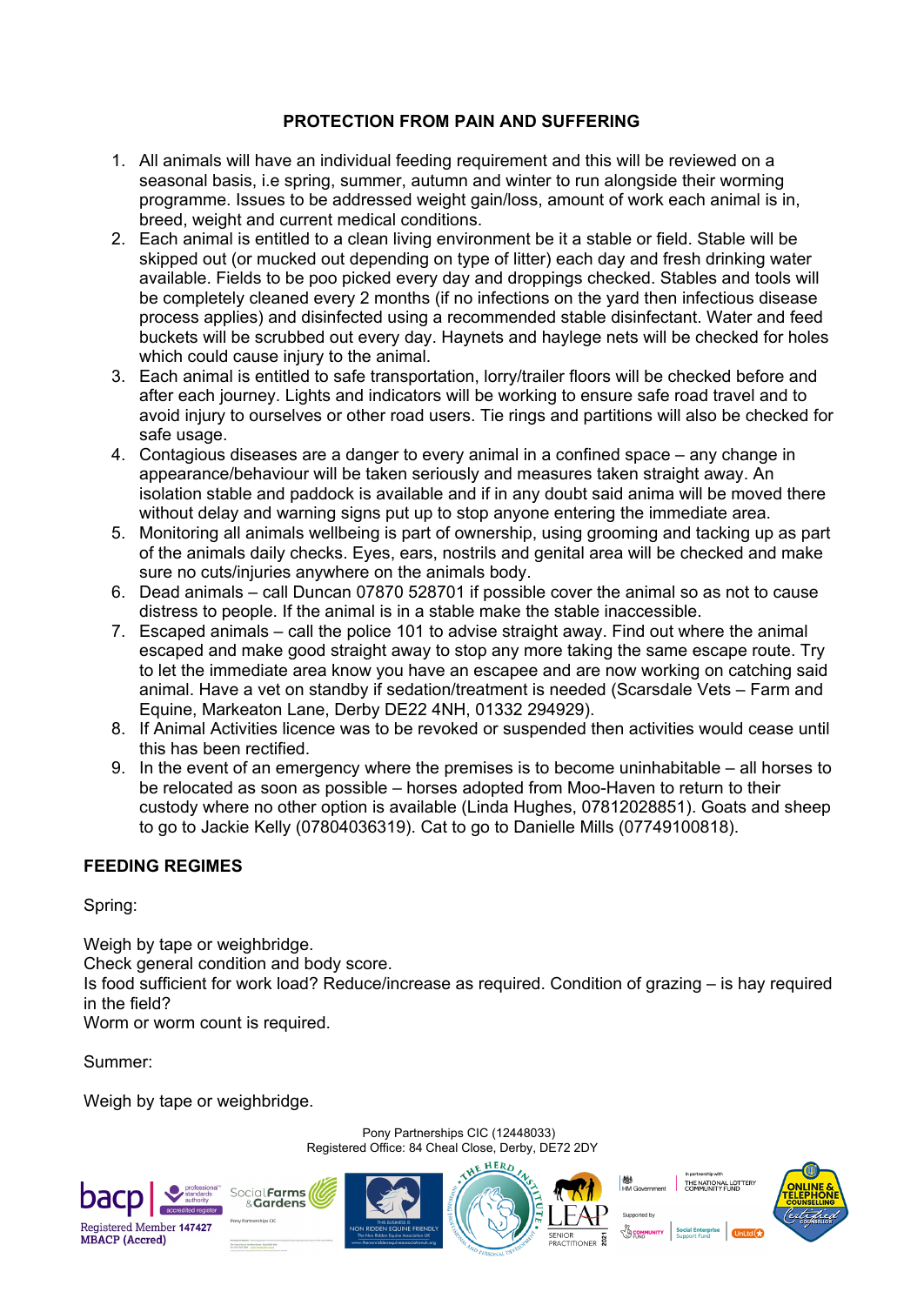Check general condition and body score. Is food sufficient for work load? Reduce/increase as required. Condition of grazing – does the animal need restriction? Worm or worm count is required.

Autumn:

Weigh by tape or weighbridge. Check general condition and body score. Is food sufficient for work load? Reduce/increase as required. Condition of grazing – does the animal need restriction? Worm or worm count is required.

Winter:

Weigh by tape or weighbridge. Check general condition and body score. Is food sufficient for work load? Reduce/increase as required. Condition of grazing – is hay required in the field? Worming required

Linseed and or speedi beet for any weight gain requirement – must be soaked and clearly marked. Mint treat bites available as a 'thank you' feed please feed in small quantities. Grass nuts available for individual needs - please refer to each ponies requirement. Hard goat feed for goats only – maximum half a cup a day – hay or haylege to supplement. Hard sheep feed for sheep only – 1 stubbs scoop each a day.

# **CLEANING OUT**

## **STABLES**

Deep litter – remove all droppings, sweep pellets to form a tidy bed, empty, scrub and refill water bucket, take down haynet and fill with hay or haylege depending on animals requirement. Quick check of stable to make sure no protruding nails/wood to cause an injury.

Muck out – remove all wet and soiled bedding and replace with good, empty, scrub and refill water bucket, take down haynet and fill with hay or haylege depending on animals requirement. Quick check of stable to make sure no protruding nails/wood to cause an injury.

Check droppings for any indication of change/illness. All droppings and bedding to be taken to poo pile and emptied at the back of the pile.

Poo pile will be removed twice a year, or more often as needed depending on infection control issues.

## **FIELD**

Must be skipped every day and droppings checked for any indication of change/illness. All droppings and bedding to be taken to poo pile and emptied at the back of the pile.

> Pony Partnerships CIC (12448033) Registered Office: 84 Cheal Close, Derby, DE72 2DY